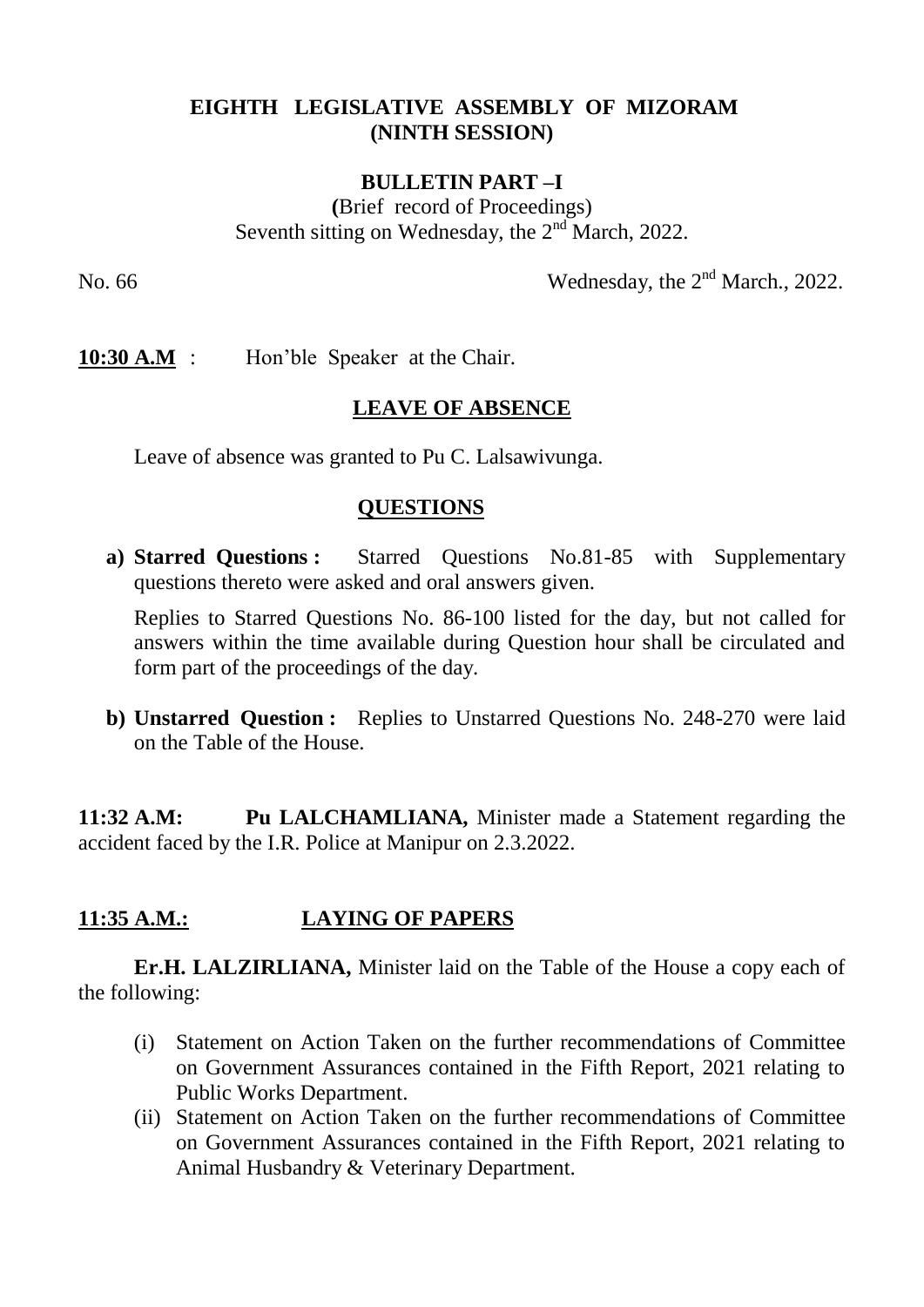#### **11:38 A.M: FINANCIAL BUSINESS DISCUSSION AND VOTING ON DEMANDS**

Pu ROBERT ROMAWIA ROYTE, Minister submitted to the House Demand No. 22, 43 and 48 in respect of the Departments under his charge for Rs. 40,50,17,000/- for discussion and voting of the House.

| Demand<br>No. | Purpose                                   | Amount          | Demand for<br><b>Grants Page</b> |
|---------------|-------------------------------------------|-----------------|----------------------------------|
|               |                                           |                 | No.                              |
| 22.           | Sports & Youth Services                   | 24,22,12,000.00 | 195-203                          |
| 43.           | Tourism                                   | 11,37,45,000.00 | 405-409                          |
| 48.           | Information & Communication<br>Technology | 4,90,60,000.00  | 452-455                          |
|               | <b>TOTAL</b>                              | 40,50,17,000.00 |                                  |

Pu LALCHHANDAMA RALTE, Minister submitted to the House Demand No. 18, 20 and 28 in respect of the Departments under his charge for Rs. 15,39,95,89,000/- for discussion and voting of the House.

| Demand<br>No. | Purpose                                                     | Amount              | Demand<br>for Grants<br>Page No. |
|---------------|-------------------------------------------------------------|---------------------|----------------------------------|
|               |                                                             |                     |                                  |
| 18.           | <b>Printing &amp; Stationery</b>                            | 12,68,86,000.00     | 156-159                          |
| 20.           | <b>School Education</b>                                     | 14,93,93,62,000.00  | 168-183                          |
| 28.           | Labour, Employment, Skill<br>Development & Entrepreneurship | 33, 33, 41, 000. 00 | 268-273                          |
|               | <b>TOTAL</b>                                                | 15,39,95,89,000.00  |                                  |

**Dr. R. LALTHANGLIANA**, Minister submitted to the House Demand No. 21. 24 and 40 in respect of the Departments under his charge for Rs. 10,49,04,18,000/- for discussion and voting of the House.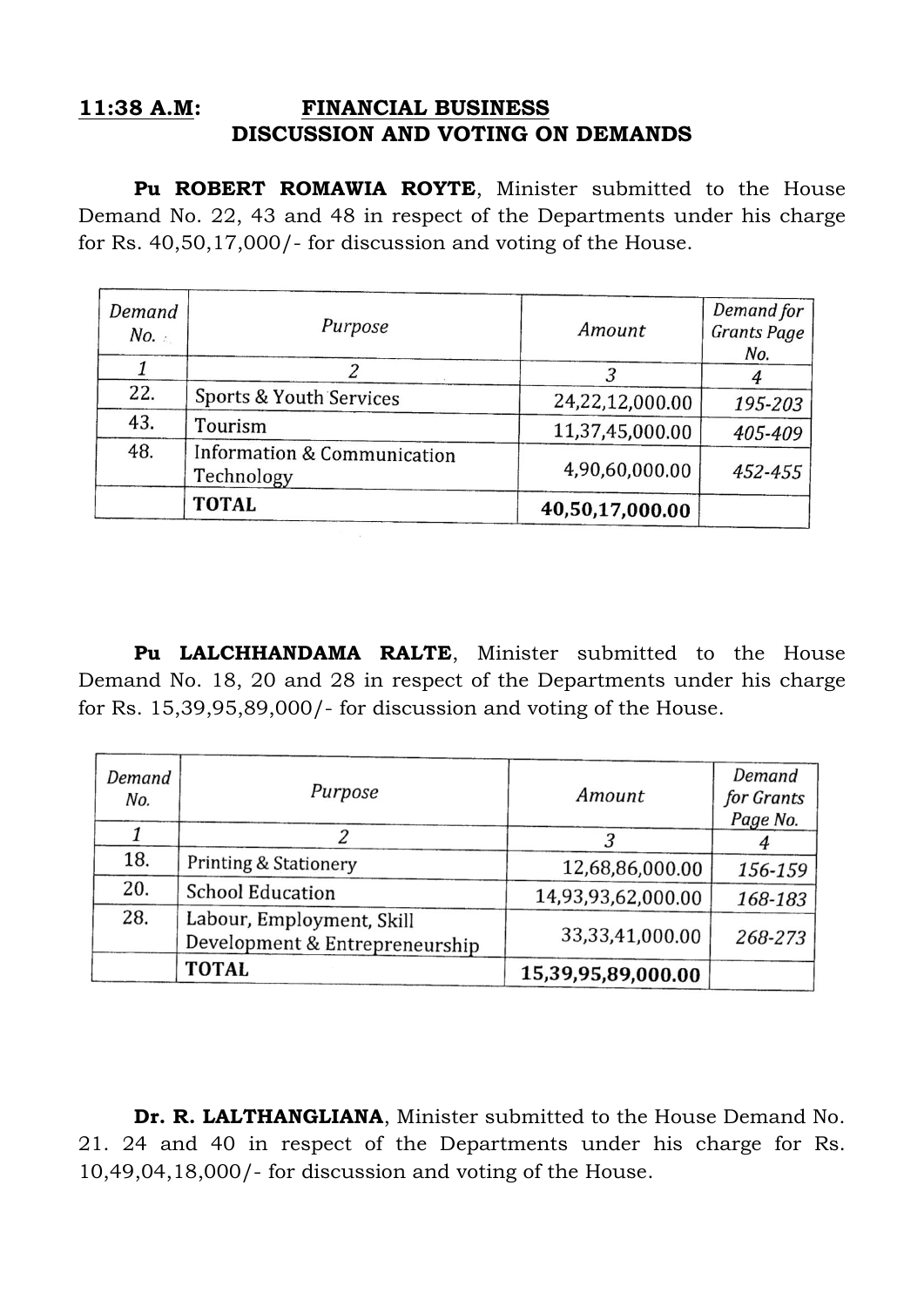| Demand<br>No. | Purpose                      | Amount             | Demand for<br>Grants<br>Page No. |
|---------------|------------------------------|--------------------|----------------------------------|
|               |                              |                    |                                  |
| 21.           | Higher & Technical Education | 2,64,80,96,000.00  | 184-194                          |
| 24.           | Health & Family Welfare      | 7,20,63,59,000.00  | 213-247                          |
| 40.           | Commerce & Industries        | 63,59,63,000.00    | 376-390                          |
|               | <b>TOTAL</b>                 | 10,49,04,18,000.00 |                                  |

**11:45 A.M:** Discussion on the Demand for Grants commenced. The Demand were discussed together at a time and the following members participated in the discussion:

- 1. Pu Lalrinsanga Ralte
- 2. Pu H.Biakzaua
- 3. Pu Ramthanmawia

**12:08 P.M:** Hon'ble Deputy Speaker at the Chair.

- 4. Pu L.Thangmawia
- 5. Pu K.T. Rokhaw
- 6. Pu K.Laldawngliana
- 7. Er. H.Lalzirliana

## **1;07 P.M**: Recess

2:00 P.M: Hon'ble Dy. Speaker at the chair. (Discussion continued)

- 8. Pu Nihar Kanti Chakma
- 9. Pu V.L. Zaithanzama
- 10. Pu Lalrindika Ralte
- 11. Dr. Z.R.Thiamsanga
- 12. Pu Zothantluanga
- 13. Pu C. Lalmuanpuia
- 14. Dr. K. Pachhunga
- 15. Dr. F. Lalnunmawia

# **3:33:P.M:** Hon'ble Speaker at the Chair

- 16. Pu Lalrintluanga Sailo
- 17. Pu Lalchhuanthanga
- 18. Pu B.D. Chakma
- 19. Dr. Vanlalthlana
- 20. Pu Vanlalhlana
- 21. Pu Lawmawma Tochhawng